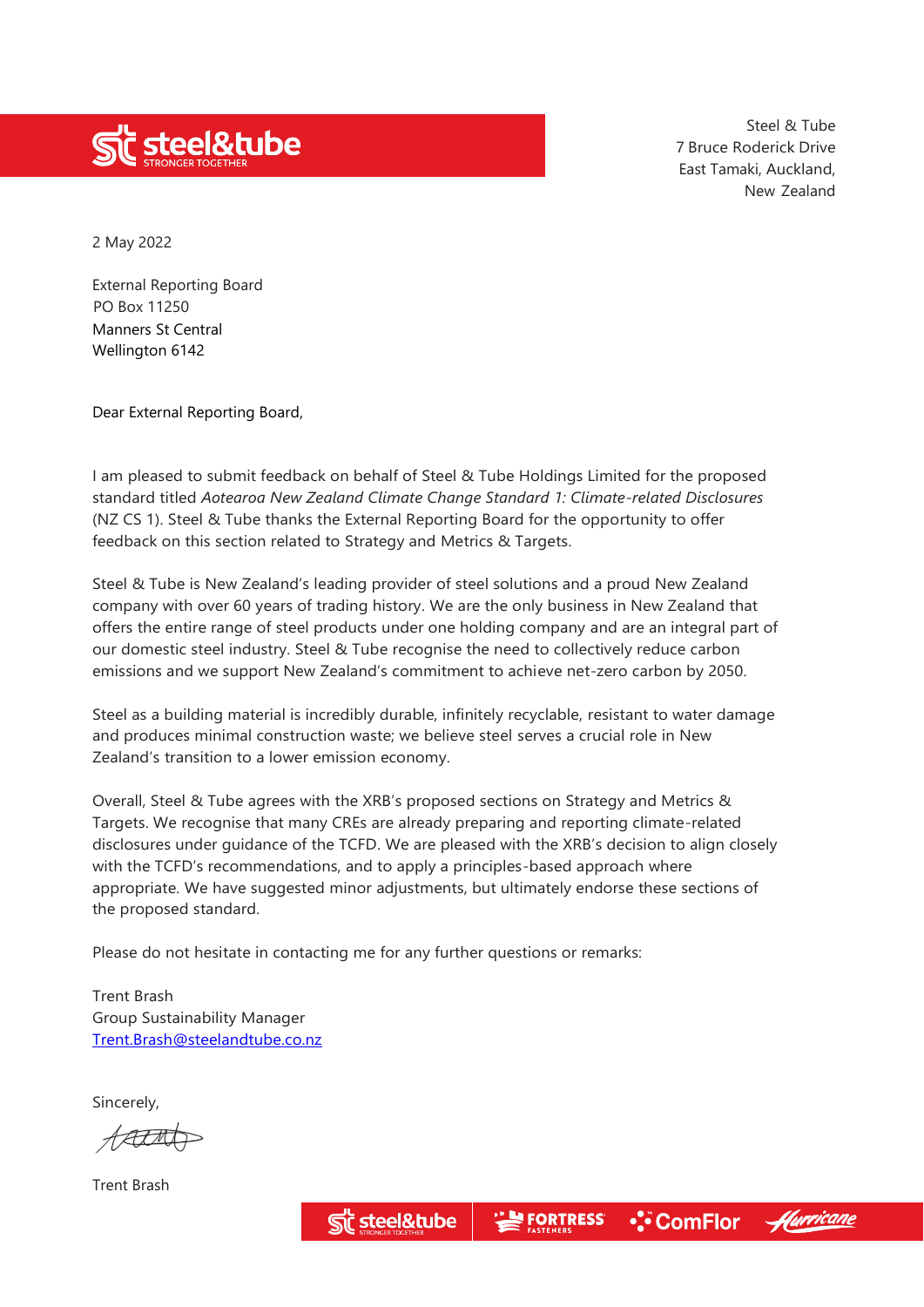

Appendix – Questions and Answers

- 1) Do you think the proposed Strategy section of NZ CS 1 meets primary user needs?
- a) Do you think that the information in this section of the standard will provide information that is useful to primary users for decision making? If not, please explain why not and identify any alternative proposals.

*Yes, we believe that this section adequately addresses the objective of the standard.*

*b)* Do you consider that this section of the standard is clear and unambiguous in terms of the information to be disclosed? If not, how could clarity be improved?

*It is not immediately clear that paragraph 3 outlines the four main disclosure requirements, while paragraphs 4-7 contain additional subtext within each main disclosure requirement. It is currently structured so that paragraph 3 and all subsequent paragraphs are separate, however paragraph 3 is a summary paragraph of the following four paragraphs. We recommend that the structure is adjusted to make this section clearer to the reader. The structure of the disclosure requirements in the Metrics & Targets section is less ambiguous. The content within this section of the standard is clear in terms of what is required.*

c) Do you consider that this section of the standard is adequately comprehensive and achieves the right balance between prescriptiveness and principles-based disclosures? If not, what should be removed or added to achieve a better balance?

*Yes, there is a good balance between prescriptiveness and a principles-based disclosures approach. This section aligns closely to the TCFD climate-related disclosures scenarios of 1.5 degrees and more than 2 degrees and is appropriately broad to account for sector-specific and location-specific risks.*

2) Do you agree that a standalone disclosure describing the entity's business model and strategy is necessary? Why or why not?

*We agree that a description of an entity's business model and strategy is necessary to assist primary users in determining which organisations are more prone to climate-related risks and opportunities within specific sectors. We endorse this standalone disclosure.*

3) Do you agree that we should not prescribe which global mean temperature increase scenario(s) should be used to explore higher physical risk scenarios (such as 2.7°C and/or 3.3°C or by using Representative Concentration Pathways (RCP) such as RCP4.5 or 6), but rather leave this more open by requiring a 'greater than 2°C scenario'? Why or why not?

*We agree that this section should remain open, with organisations providing a 'greater than 2°C scenario'. Whilst climate-related risks (both physical and transition risks) affect all organisations, the*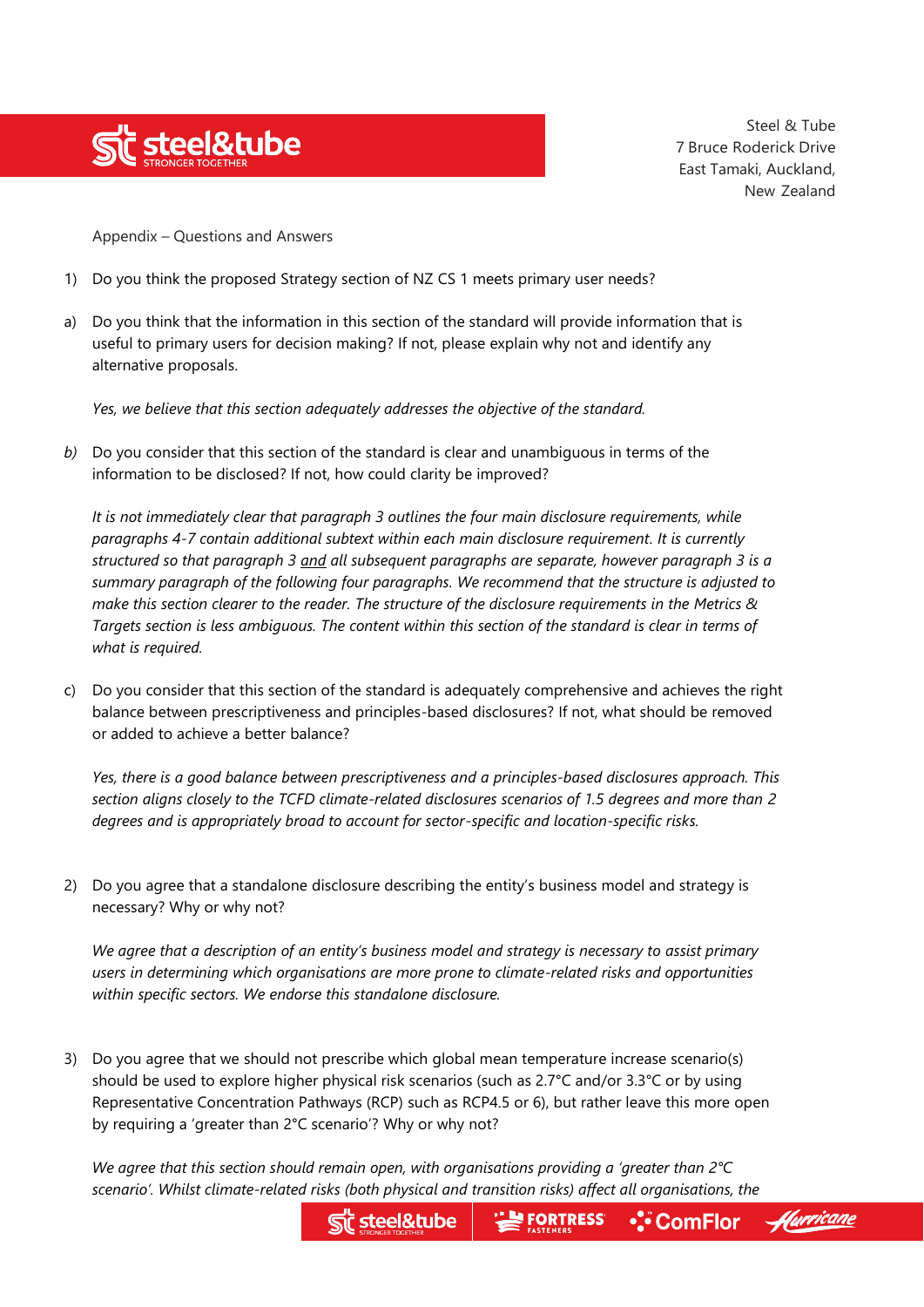

*degree to which climate-related risks impact an organisation are sector-specific and specific to the organisation's structure, location, and other specificities. We therefore believe that an organisation should have the ability to select higher risk scenarios as they deem appropriate for their specific risk profile and we expect primary users to benefit from this discretion.*

4) We do not require transition plans to be tied to any particular target such as net zero and/or 1.5°C, but that entities will be free to disclose this if they have done so. Do you agree? Why or why not?

*This proposed methodology aligns closer to the 'principles-based approach' which conforms with the approach taken in the Governance and Risk Management sections of the standard. Some organisations, particularly those in hard-to-abate industries may find that too much specificity in this section will produce unrealistic or potentially misleading transition plans. In turn, primary users may find that arbitrary targets (i.e., targets that place all organisations in the same bucket) are not useful in understanding the actual impacts of climate-related risks and opportunities for an organisation.* 

5) Do you have any views on the defined terms as they are currently proposed?

*We do not have any comments on the defined terms.*

- 6) The XRB has identified adoption provisions for some of the specific disclosures in NZ CS 1:
- a) Do you agree with the proposed first-time adoption provisions? Why or why not?

*We agree with the first-time adoption provisions, given the nature of working with a high level of assumptions in preparing these strategy-related disclosures.*

b) In your view, is first-time adoption relief needed for any of the other disclosure requirements? Please specify the disclosure and provide a reason.

*No comment.*

c) If you are requesting further first-time adoption relief, what information would you be able to provide in the interim?

*No comment.*

- 7) Do you think the proposed Metrics and Targets section of NZ CS 1 meets primary user needs?
- a) Do you think that the information in this section of the standard will provide information that is useful to primary users for decision making? If not, please explain why not and identify any alternative proposals.

steel&tube

**FORTRESS** 

•:•๊ ComFlor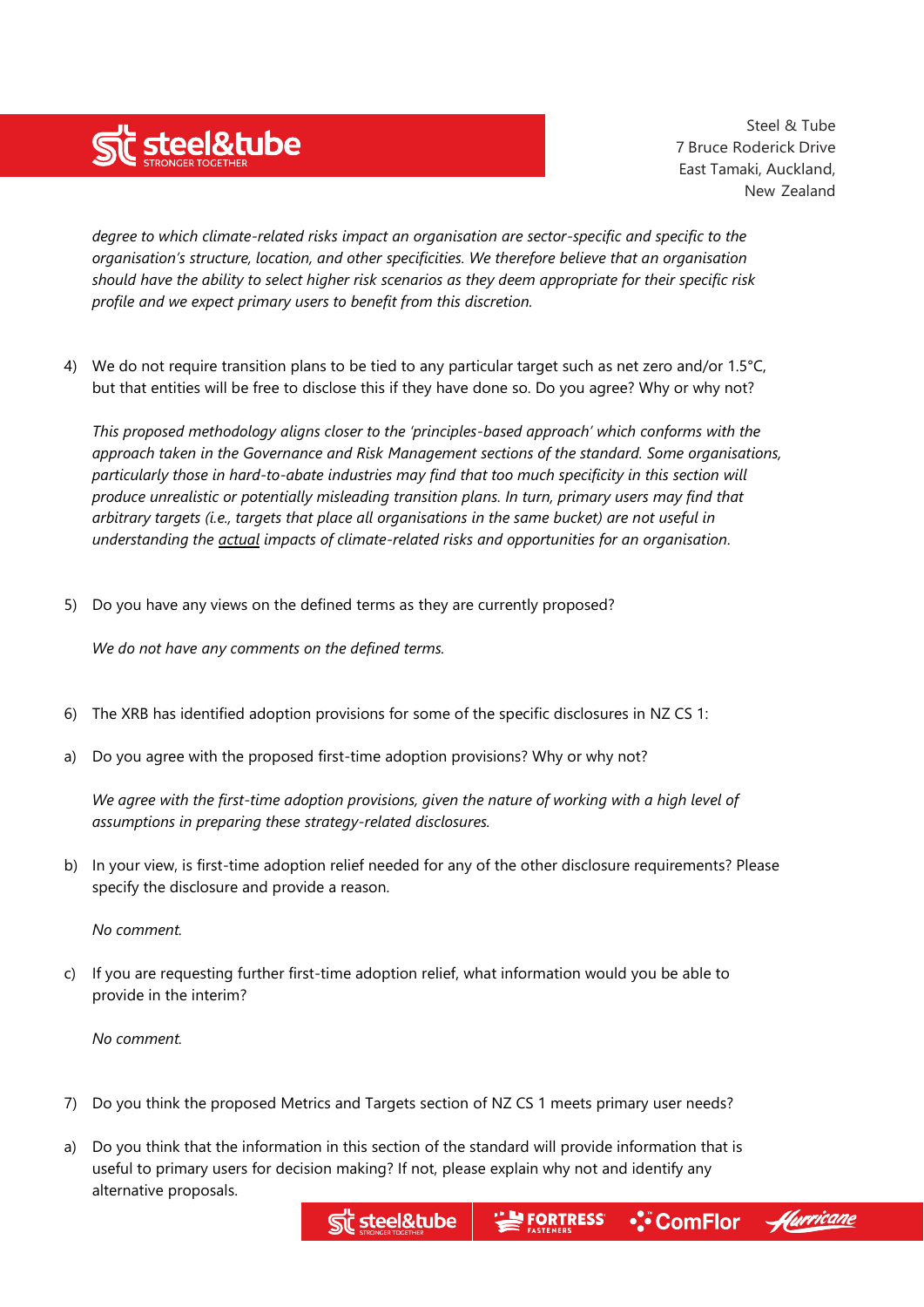

*The proposed section on Metrics & Targets adequately addresses the disclosure objective in paragraph 1.*

b) Do you consider that this section of the standard is clear and unambiguous in terms of the information to be disclosed? If not, how could clarity be improved?

*Overall, we believe this section is clear. One ambiguity that has been noted is understanding which Scope 3 emission categories are relevant to an organisation. For example, emissions from leased assets are part of an organisation's downstream emission profile. Steel & Tube Holdings do not have any leased assets; therefore, we will not need to report on this category. However, for downstream 'transportation & distribution', it becomes more ambiguous. The standard needs to ensure that there is adequate guidance to enable orgnanisations to accurately report on emission categories that are relevant to them.*

c) Do you consider that this section of the standard is adequately comprehensive and achieves the right balance between prescriptiveness and principles-based disclosures? If not, what should be removed or added to achieve a better balance?

*Yes; this section will naturally have a higher level of prescriptiveness, which we support in order to clearly articulate what is required.*

8) We have not specified industry-specific metrics. The guidance will direct preparers where to look for industry-specific metrics. Do you believe this is reasonable or do you believe we should include a list of required metrics by industry? If so, do you believe we should use the TCFD recommendations or follow the TRWG prototype?

*No comment.*

9) We will require disclosure of scope 3 value chain emissions as part of this standard. Are there areas (particularly in your scope 3 value chain) where there are impediments to measuring at present? If so, what are these areas and when do you think it might be possible to measure these areas?

*There are no current impediments to measuring. Upstream transportation & distribution is the most challenging category at present due to the high number of vendors and varying competencies in terms of data collection and sharing.*

10) Paragraphs 8, 9 and 10 contain specific requirements relating to the disclosure of GHG emissions to facilitate the conduct of assurance engagements in line with the requirement of section 461ZH of the Financial Markets Conduct Act. Do you have any observations or concerns about these proposed requirements?

steel&tube

•:•๊ ComFlor